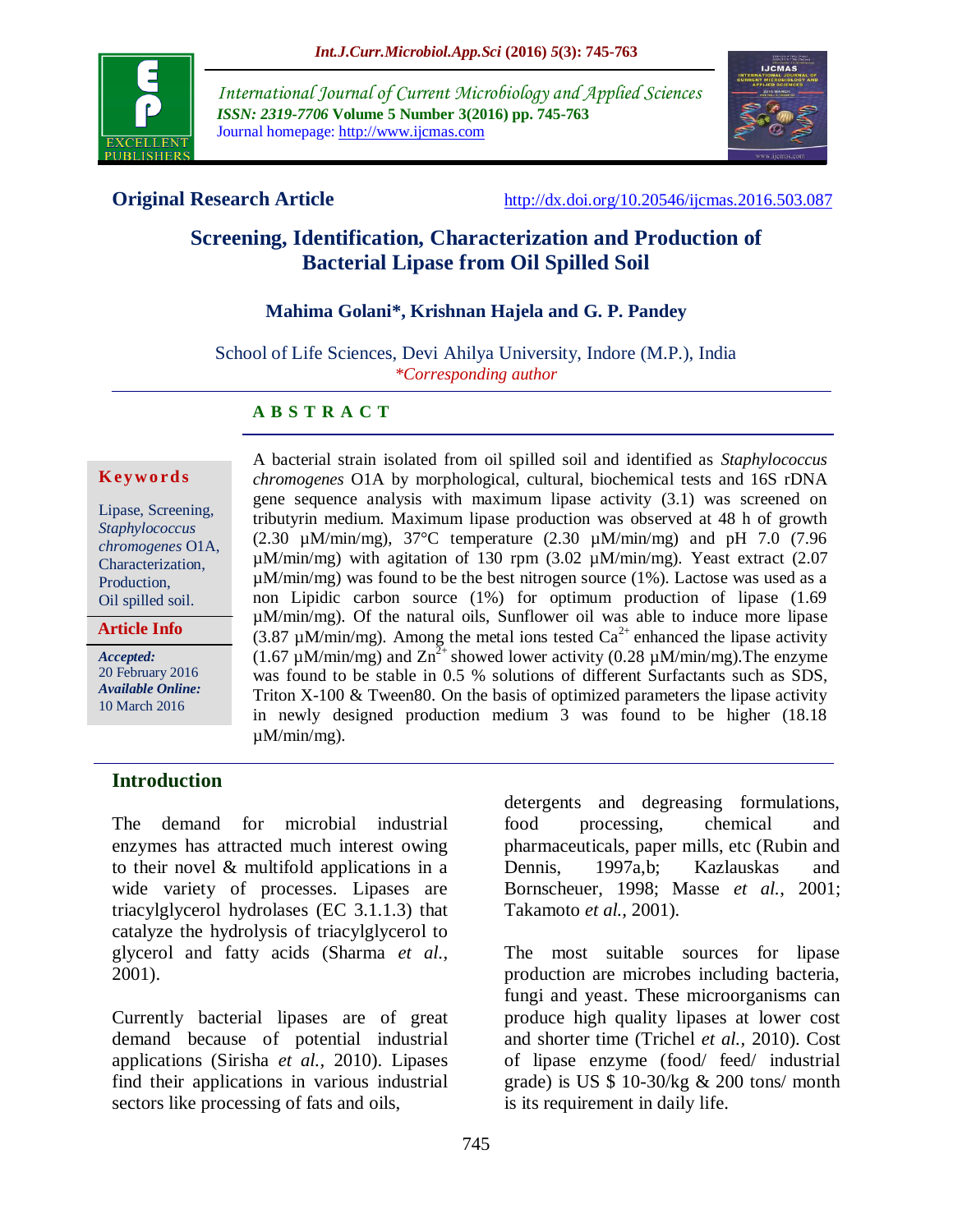Bacterial lipases are glycoproteins but some extracellular bacterial lipases are lipoproteins. Among bacteria, *Achromobacter* sp., *Alcaligenes* sp., *Arthrobacter* sp., *Pseudomonas* sp., *Staphylococcus* sp. and *Chromobacterium* sp. (Godfredson *et al.,* 1990) have been exploited for the production of lipases. Staphylococcal lipases are lipoprotein in nature (Brune *et al.,* 1992). Many Staphylococci are able to produce extracellular lipases and some of them have been purified and their biochemical properties studied in detail (Oort *et al*., 1989; Gotz *et al*., 1985; Farrell *et al*., 1993; Lee and Iandolo, 1986; Talon *et al*., 1996; Oh *et al*., 1999; Simons *et al*., 1996; Jaeger *et al*., 1999; Van-Kampen *et al*., 2001; Pandey *et al*., 1999).

In order to get the highest yields of lipase, the optimal growth conditions were studied (Linefield *et al.,* 1990). Bacterial lipases are mostly extracellular and are greatly influenced by nutritional and physicochemical factors, such as temperature, pH, nitrogen and carbon sources, presence of lipids, inorganic salts, agitation and dissolved oxygen concentration (Brune and Gotz, 1992; Aires-Barros *et al.,* 1994; Jaeger *et al.,* 1994; Kim *et al.,* 1996).

Various methods of lipase assay have been classified as; Titrimetry, Interfacial tensiometry, Spectroscopy, Chromatography, Immunochemistry and Conductimetry (Beisson *et al.,* 2000; Kulkarni, 2002) of these methods titrimetry is the simplest method which was used in our studies also.

The purpose of the present study was to screen potential lipase producing bacteria from various samples and optimize the production of lipase by isolated and identified strain as *Staphylococcus chromogenes* O1A.

## **Materials and Methods**

## **Screening of Lipase Producing Bacteria**

#### **Collection of Samples**

Various 17 samples from diverse sources, such as oil contaminated soils of vegetable oil processing factories, oil packing industries & selling shops, auto garage soil, domestic waste water (sewage), slaughter house soil, spoiled coconut water, milk & milk cream etc. were collected in and around the city of Indore of Madhya Pradesh, India for the isolation of potential lipase producing bacteria.

#### **Enrichment and Isolation of Lipolytic Bacteria**

Lipolytic bacteria were screened by enrichment culture technique from 17 diverse samples. These samples were enriched by inoculating in Tributyrin broth medium flask (50 ml) containing  $0.5\%$  (w/v) peptone,  $0.3\%$  (w/v) yeast extract,  $1\%$  (v/v) Tributyrin pH 7.0 & 9.0 and incubated at 37˚C for 48 hrs. After incubation, a loopful of growth obtained from each enriched culture sample was isolated on Tributyrin agar medium plates (Lawrence *et al.,* 1967) (pH 7 & 9) by sector plate method and incubated at 37˚C for 48 hrs.

## **Screening of the Isolates for Lipase Activity**

Lipolytic organisms were screened by qualitative plate assay. The lipolytic activity of isolated colonies were observed by spot inoculation on Tributyrin agar medium plates and incubated at 37˚C for 48 hrs (pH-7 & 9) and zone of clearance was observed due to hydrolysis of tributyrin by lipase. The alkalotolerant nature of isolates was determined by growing each isolate of pH- 7 Tributyrin agar medium plate to pH- 9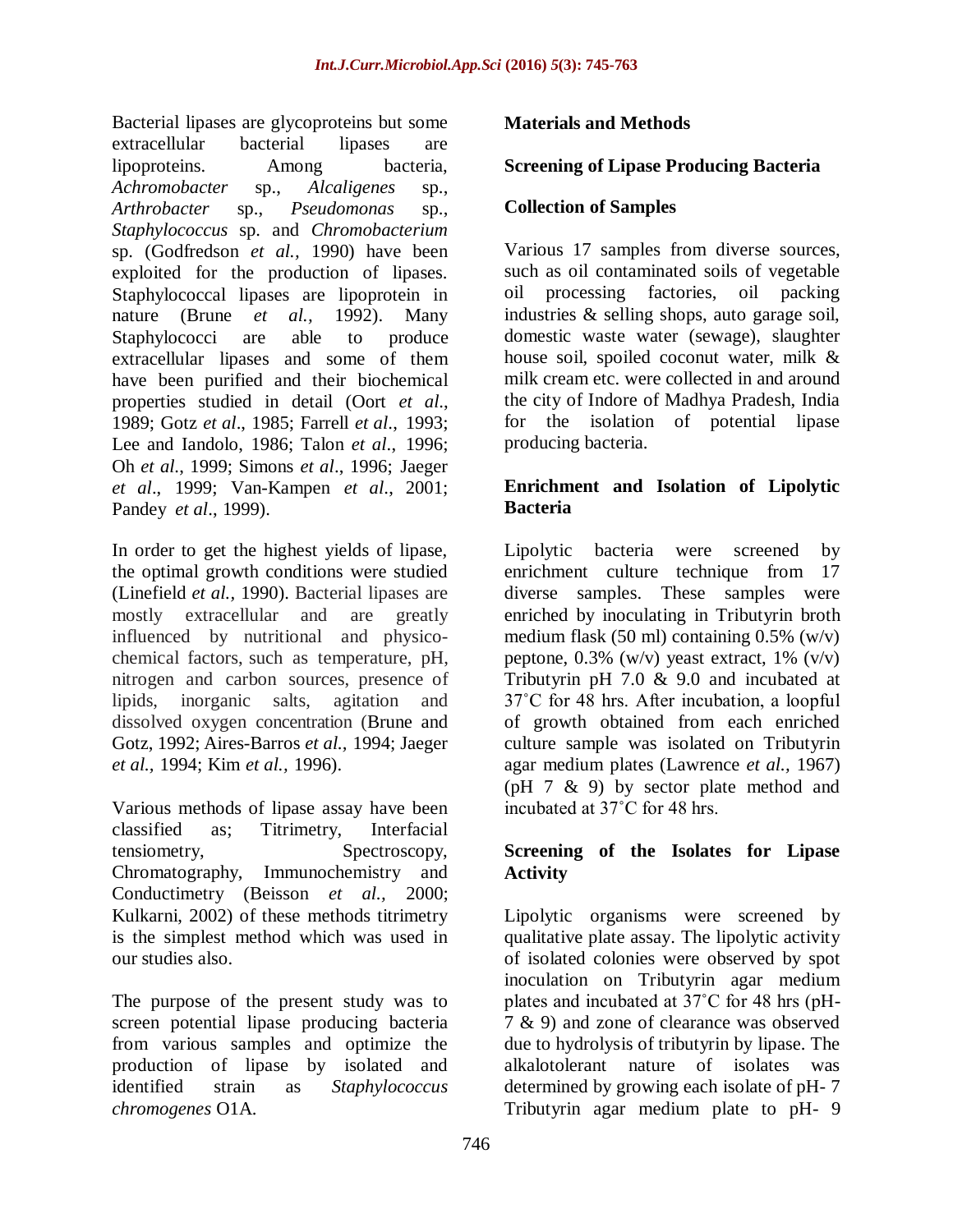Tributyrin agar medium plate & vice versa and incubating at 37˚c for 48 hrs. The organisms producing maximum zone of hydrolysis around the colony were selected for further study. Pure cultures of the isolate were maintained on minimal medium agar slants containing 0.5% (w/v) peptone, 0.3%  $(w/v)$  yeast extract, 0.5%  $(w/v)$  NaCl, 2.0% (w/v) agar pH 7.0 at refrigerated temperature and were sub cultured every month.

#### **Characterization and Identification of Selected Isolate**

The bacterial isolate, O1A (pH-7) isolated from oil spilled soil from vegetable oil packing factory of Indore region of Madhya Pradesh, found to produce maximum zone of hydrolysis (Table-1) around the colony was selected and was studied for its morphological, cultural, physiological, biochemical characteristics and 16S rDNA gene sequence analysis. The colonial characteristics of the isolate were studied on Tributyrin agar medium plate (pH- 7).

## **Morphological Characteristics**

The size, shape and arrangement of the cells were studied by Gram's staining technique.

#### **Standard Bacteriological Characterization**

The physiological characteristics included the growth experiments to check the effect of various parameters on growth of bacterial isolate (O1A). The growth experiments at pH 4.4-12, growth at various NaCl concentrations (0.5%-10%), growth at various Sucrose concentrations (0.5%-10%) and at various temperatures (15-55˚C) were performed in Tributyrin broth medium by inoculating the inoculum (1%) and incubated at 37˚C for 24 hrs. The growth of the organism (O.D.) was determined spectrophotometrically at 660 nm.

## **Identification**

The taxonomic status of the selected bacterium O1A was identified following the criteria laid down by Bergey's Manual of Determinative Bacteriology (Holt *et al.,* 1994). The biochemical tests such as indole production from tryptophan, methyl-red and Voges–Proskauer tests, Simmons' citrate utilization test, urea hydrolysis, production of H2S from cysteine, various sugar fermentation tests, catalase and oxidase activity, Nitrate reduction tests were examined.

The isolate was further identified up to species level and confirmed on the basis of 1500bp of 16S rDNA gene sequence analysis by Merck Millipore, Bangalore, India.

#### **Molecular Characterization and Identification of the Bacteria**

#### **DNA Preparation and PCR Amplification**

Genomic DNA was isolated from the culture using DNA Extraction Solution, Cat No. 612104680501730. Using consensus primers, 16S rDNA fragment was amplified using *Taq* DNA Polymerase. Primers used for PCR amplification were the Forward primer 5'-AGAGTTTGATCMTGGCT CAG-3' and Reverse primer 5'-ACGGYTA CCTTGTTACG ACTT-3'. Amplification process was carried out in 50 µl of reaction mixture containing ~20ng Genomic DNA, 1.0µl dNTP mix (2.5mM each), 100ng Forward Primer, 100ng Reverse Primer, 1X Taq Buffer A (10X), 3U Taq Polymerase enzyme and glass distilled water to make up the volume 50 µl. Thermal cycler was programmed as denaturation at 94˚C for 5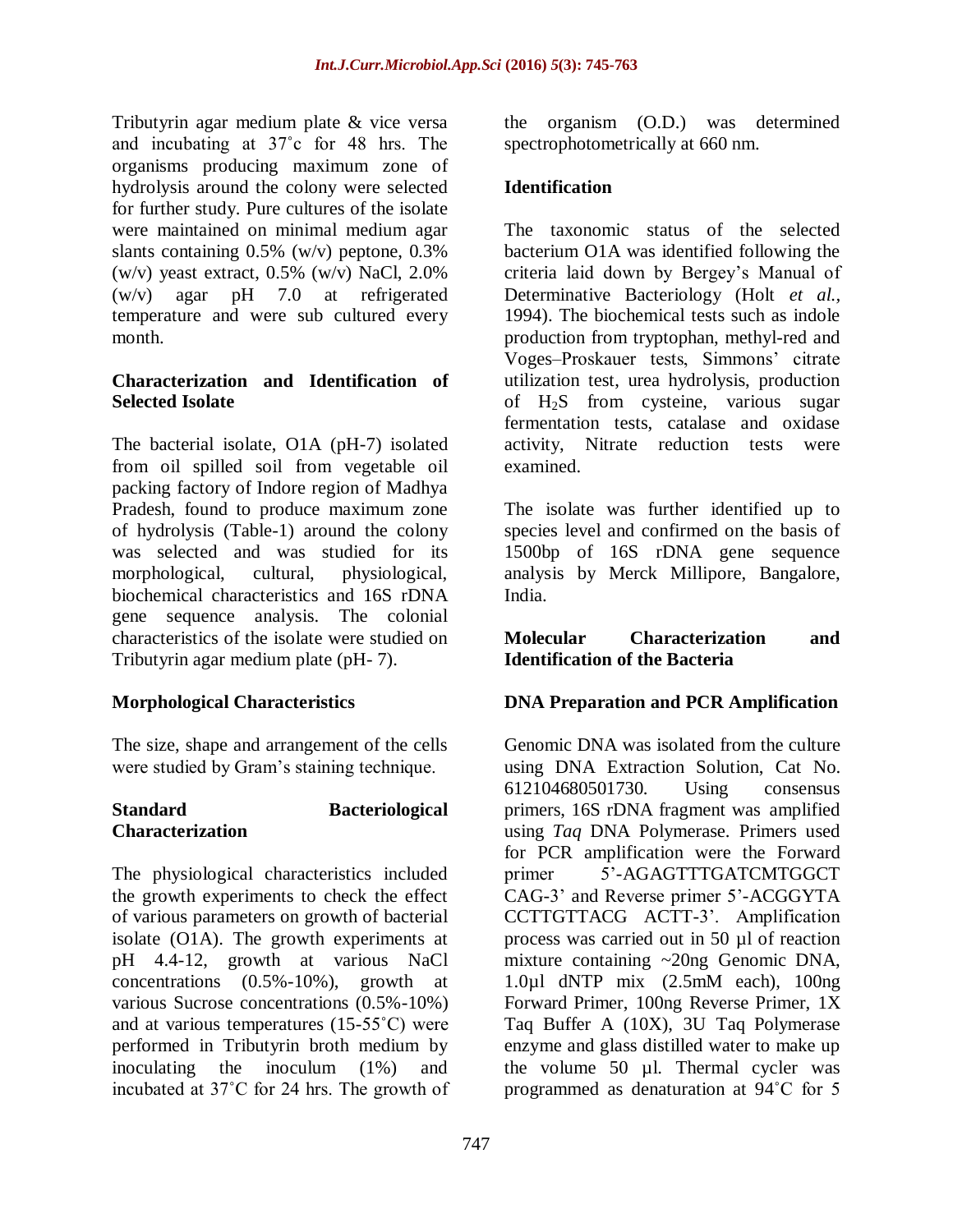min followed by subsequent 35 cycles of denaturation at 94˚C for 30 sec, annealing at 55˚C for 30 sec, extension at 72˚C for 2 min with final extension at 72˚C for 5 min. The PCR product was analyzed on 1.0% agarose gel along with Step UpTM 500bp DNA ladder.

## **16 S rDNA Sequencing and Data Analysis**

Sequencing analysis was performed on a 1500bp by PCR product. The PCR product was cloned into TA vector and sequenced using The T7 forward read, 13BG read (internal primer) & SP6 (reverse primer) and were checked for the overlap to get the similarity and then compile the whole sequence with results obtained. This compiled sequence uploaded in NCBI Basic Local Alignment Search Tool BLAST with nucleotide filtering option to get the 10 closest homologs. A distance matrix was generated using the Kimura-2-Parameters. The phylogenetic analysis was performed using CLUSTAL W program (Thompson *et al.,* 1997) and multiple sequence alignment. The phylogenetic trees made using Neighbour Joining method (Saitou and Nei, 1987) with alphabet size 4 and length size 1000.

#### **Characterization of the Isolate O1A for Lipase Activity**

The isolate (O1A) showing the maximum zone of clearance was selected for further analysis. The extracellular lipase produced by O1A a soil isolate was characterized for optimum temperature, optimum pH, and various carbon and nitrogen sources.

#### **Lipase Assay**

The selected bacterium (O1A) was assayed for extracellular lipase production using titrimetric method using olive oil as a substrate. Olive oil  $(10\% \t v/v)$  was

emulsified with gum Arabic (5% w/v) in 0.1M Tris-HCl buffer with pH 7.0. 0.1 ml of cellular extract/partially purified lipase was added to the emulsion and incubated for 30 min. at 37˚C. The reaction was stopped and fatty acids were extracted by addition of 2.0 ml of acetone. The amount of fatty acid liberated was estimated by titrating with 0.05M NaOH until pH 10.5 using phenophathelin as indicator. Amount of NaOH required to achieve end point (colorless to pink) was recorded (Jensen, 1983). One unit of lipase activity is defined as the amount of enzyme required to hydrolyse µmol of fatty acids from triglycerides.

# **Lipase Activity**

```
(uM/min/ml) =
```

```
Volume of alkali consumed \times Strength of alkali \times 1000
Volume of sample \times Time in min
```
One unit (U) of lipase activity is equal to one μmol of free fatty acid liberated per min per ml using the assay condition.

Specific activity was determined as enzyme unit per mg of total protein concentration. Protein concentration was determined by Lowry's method (Lowry *et al.,* 1951).

Enzyme Unit  $(\mu M/min) =$  Fatty Acids Liberated  $(\mu M)$  / Time of Incubation (in min)

Specific Activity  $(\mu M.min-1.mg-1)$  = Enzyme Units / Protein Concentration

## **Optimization of Media Parameters for Lipase Production by IsolateO1a**

#### **Influence of Incubation Period on Lipase Activity**

To study the effect of time course of lipase production, 500-ml Erlenmeyer flasks each containing 100 ml of Tributyrin broth medium containing yeast extract, NaCl, Peptone and  $1\%$  (w/v) olive oil was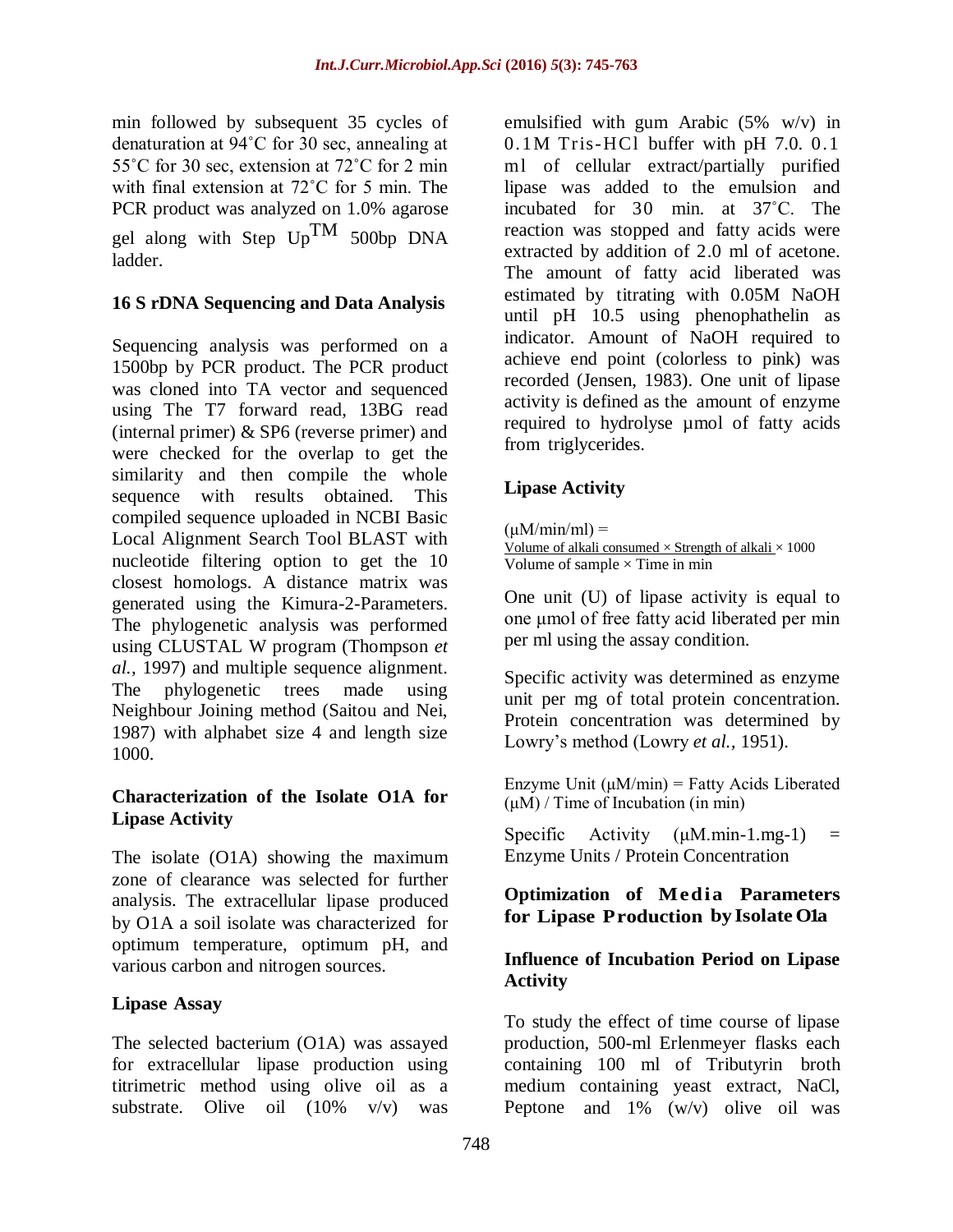inoculated with 1% of inoculum and incubated at 37˚C in orbital shaker at a rotary speed of 130 rpm for 5 days (120 hours). The crude broth was harvested, aseptically, at every 12 hours interval by high speed cooling centrifugation at 10,000 g for 30 min at 4˚C. The supernatant collected was used as crude enzyme solution and was assayed for enzyme activity.

## **Influence of Temperature on Lipase Activity**

For selecting optimum temperature for lipase production by isolate O1A, the incubation temperatures varying from 22˚C - 42˚C were selected, keeping the remaining parameters same, except the incubation period as standardized above.

## **Influence of pH on Lipase Activity**

Effect of pH on lipase action was analyzed by substituting the buffer in reaction mixture with the different buffers for different pH. Acetate buffer for  $pH - 4$ , 5; Phosphate buffer for pH – 6, 7, 8; & pH – 9, 10 was adjusted by adding  $Na<sub>2</sub>CO<sub>3</sub>$ . Thus pH from 4.0 to 10.0 was scanned for determining the optimal pH for lipase production by the isolate O1A, keeping other parameters unchanged except for the incubation time and temperature, as optimized.

#### **Influence of Agitation Speed on Lipase Activity**

To determine the optimum agitation speed for the maximum production of lipase by isolate O1A, the isolate was cultured in orbital shaking incubator at varying rotary speed from 110-160 rpm at 37°C for 48 hrs.

## **Influence of Different Lipidic Carbon Sources (Oils) on Lipase Activity**

To evaluate different Lipidic C-sources for maximum lipase production by the isolate

O1A, olive oil  $(1\% \t w/v)$  present in the culture media was replaced with different oils like palm oil, sunflower oil, mustard oil, soybean oil, coconut oil, groundnut oil, castor oil, tributyrin and ghee, with the respective final concentration of 1% (w/v). The other parameters were as per their respective optimized value.

## **Influence of Different Non Lipidic Carbon Sources (Sugars) on Lipase Activity**

Effect of Non Lipidic Carbon sources on the lipase production was analysed with different Carbon sources glucose, mannose, xylose, mannitol, fructose, lactose, sucrose, maltose, molasses at a concentration of 1% (w/v) were added into the production medium on a rotary shaker (130 rpm) and incubated at 37˚C for 48 hrs and the enzyme was assayed.

## **Influence of Different Nitrogen Sources on Lipase Activity**

Different organic nitrogen sources like peptone, yeast extract, beef extract, gelatin, casein, soy meal, corn steep liquor, tryptose and inorganic nitrogen sources like ammonium sulphate, ammonium hydrogen phosphate, urea, and sodium nitrate were added to the broth at a final concentration of 1 % (w/v). Remaining parameters were unaltered.

#### **Influence of Different Concentration of Oil on Lipase Activity**

To study the effect of different concentration of olive oil, the culture media flasks with different percentage of oil 1, 3, 6, 9, 12, 15 % were inoculated with 1% of inoculum and incubated at 37˚C for 48 hrs in a rotary shaker (130 rpm) and the enzyme was assayed.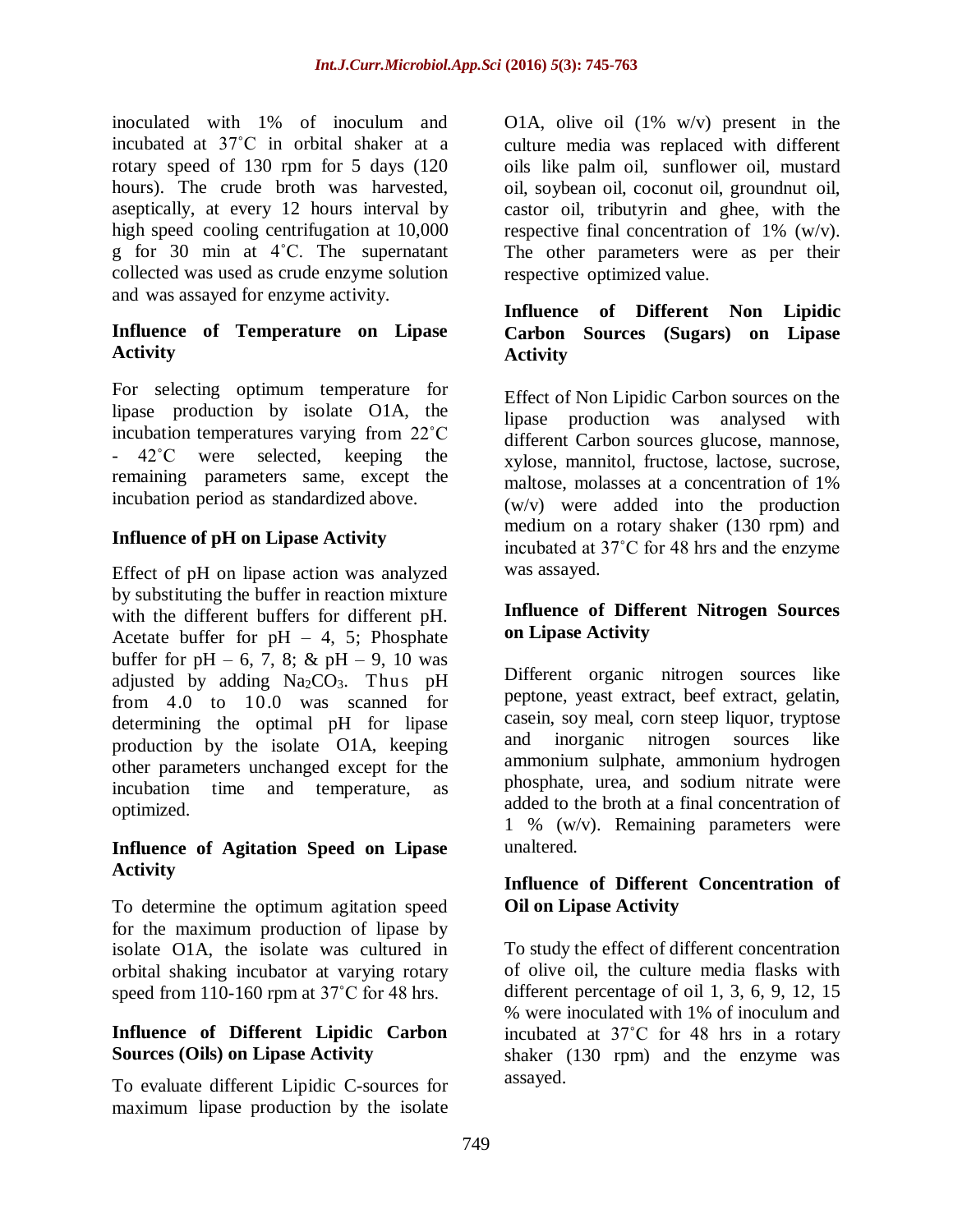## **Influence of Different mineral salts on Lipase Activity**

Screening for the optimum mineral salts was conducted using the lipase production medium containing either of the mineral salts viz., magnesium sulphate (MgSO<sub>4</sub>), manganese sulphate (MnSO4), copper sulphate  $(CuSO<sub>4</sub>)$ , zinc sulphate  $(ZnSO<sub>4</sub>)$ , iron sulphate  $(FeSO<sub>4</sub>)$ , calcium chloride  $(CaCl<sub>2</sub>)$ , calcium carbonate  $(CaCO<sub>3</sub>)$  at a concentration of 0.02 % were inoculated with 1% of inoculum and incubated at 37˚C for 48 hrs in a rotary shaker (130 rpm) and the enzyme was assayed.

## **Influence of Surfactants on Lipase Activity**

Various surfactants viz., Tween 80, and Triton X-100 (0.5%,  $v/v$ ); SDS (0.5%,  $w/v$ ) were incorporated in the production medium. Rest of the parameters was kept unaltered and checked for lipase assay.

## **Design of Production Media for maximum yield of Lipase Activity**

On the basis of optimization of media parameters for Lipase production by Isolate O1A, various media were designed to get the maximum yield of lipase enzyme activity.

Composition of Fermentation Media (gram/100ml) are, Medium 1: Sun flower Oil–2 ml; Yeast Extract–1gm; NaCl–0.5gm; Lactose–1gm; MnSO<sub>4</sub>-0.02gm; K<sub>2</sub>HPO<sub>4</sub>-1.07gm; KH<sub>2</sub>PO<sub>4</sub>-0.52gm;  $D/W - 100$  ml; pH $- 7.0$  (Phosphate buffer). Medium 2: Olive Oil–2 ml; Yeast Extract–0.3gm; NaCl–0.5gm; Peptone-0.5gm; D/W–100ml; pH–7.0. Medium 3: Sun flower Oil–1 ml; Yeast Extract– 0.3gm; NaCl–0.5gm; Peptone-0.5gm; Lactose–1gm;  $CaCl<sub>2</sub>-0.02gm$ ;  $K<sub>2</sub>HPO<sub>4</sub>$ -1.07gm; KH2PO4-0.52gm; Tween80- 0.5ml;

D/W–100 ml; pH–7.0 (Phosphate buffer). Medium 4: Sun flower Oil–1 ml; Yeast Extract–0.3gm; NaCl–0.5gm; Peptone- $0.5$ gm; Lactose-1gm; CaCl<sub>2</sub>-0.05gm;  $K_2HPO_4-1.07gm$ ;  $KH_2PO_4-0.52gm$ ; Tween80- 1ml; D/W–100 ml; pH–7.0 (Phosphate buffer).

These media were inoculated with 1% of inoculum in 500-ml Erlenmeyer flasks each containing 100 ml of medium and incubated at 37˚C in orbital shaker at a rotary speed of 130 rpm for 48 hours. The crude broth was harvested, aseptically, by high speed cooling centrifugation at 10,000 g for 30 min at 4˚C. The supernatant collected was used as crude enzyme solution and was assayed for enzyme activity.

## **Results and Discussion**

## **Screening of Lipase Producing Bacteria**

#### **Enrichment, Isolation and Screening of Lipolytic Bacteria**

72 Lipolytic bacterial isolates were screened by enrichment culture technique from 17 diverse samples. Out of these 24 isolates were found to be growing well at pH 7& 9. Among the 24 Isolates, O1A (pH-7) showed maximum zone of hydrolysis around colony (Fig-1) and was also able to grow at pH-9 with maximum lipase activity (3.12) (Table-1) which shows its alkali tolerant nature and was selected for further studies.

#### **Characterization of Selected Bacterial Isolate**

#### **Morphological and Cultural Characterization of Selected Isolate**

The morphological and cultural studies of selected isolate O1A were performed. The isolate O1A was found to be gram positive cocci. The colonial characters of isolate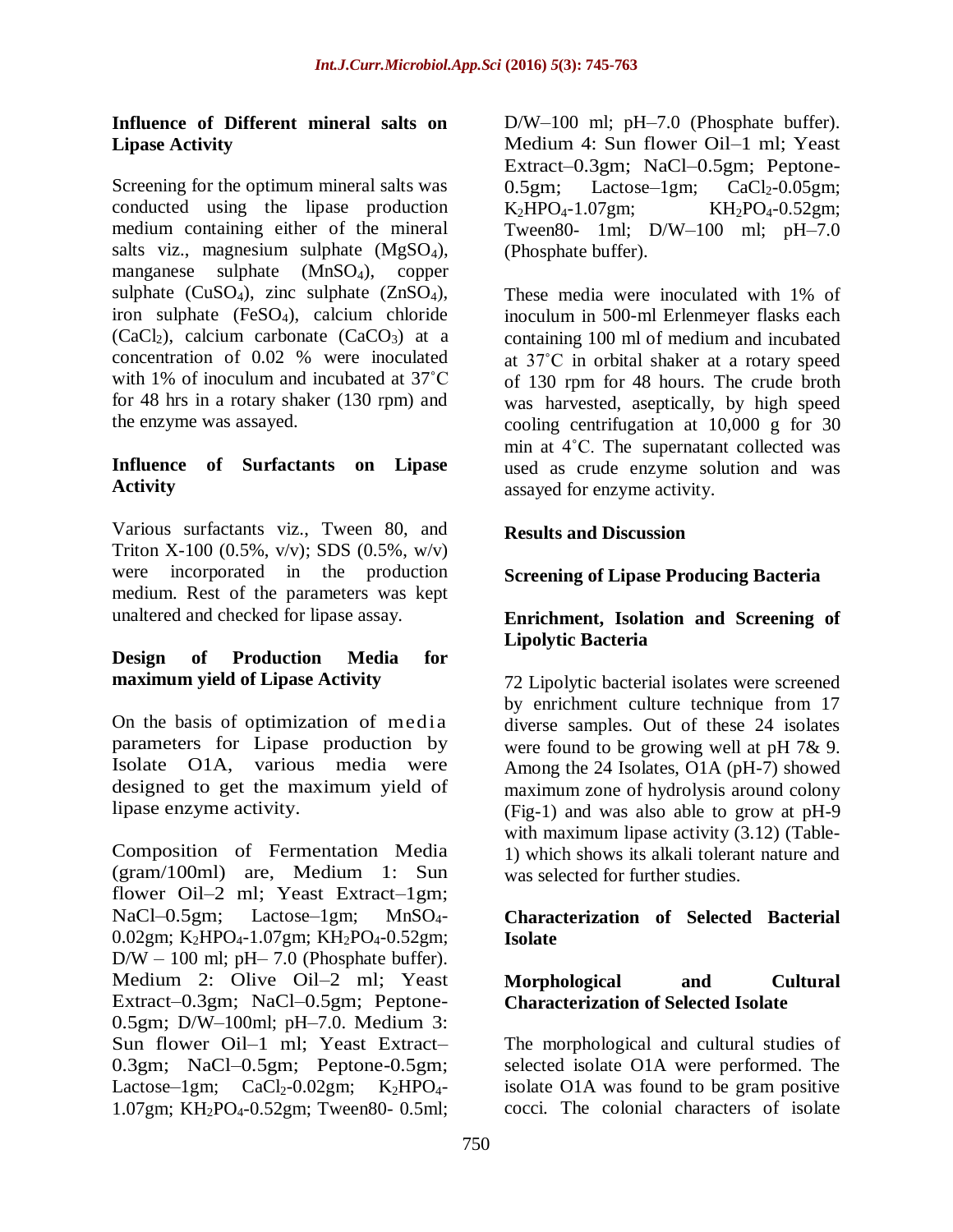O1A were medium, round, even, regular, low convex, smooth, opaque, orange pigmented.

#### **Physiological and Biochemical Characterization**

Isolate designated as O1A was studied further for their physiological characters. The isolate O1A was able to grow up to pH 9.2 which shows its alkali tolerant nature. Optimum temperature for growth was 37˚C and was able to tolerate up to 7.5% salt and 5% sucrose concentration. It was negative towards citrate utilization, indole test, MR-VP tests,  $H_2S$  production, urea hydolysis and oxidase. The strain could reduce nitrate weakly and was catalase positive.

## **Molecular Characterization and Identification of the Bacteria**

The strain showing maximum zone of hydrolysis was designated as O1A. Using consensus primers, the  $\sim 1.5$  kb 16S rDNA fragment was amplified using *Taq* DNA Polymerase by PCR technique (Fig-2). The physiological analysis of this strain using its 16S rDNA sequence shows that strain O1A had highest homology (99.9%) with *Staphylococcus sp. Ch*DC B592 (accession no. KF733731.1). The biochemical characteristics as well as phylogenetic trees made using Neighbour Joining method (Saitou and Nei, 1987) suggested that the isolate O1A was close to *Staphylococcus chromogenes* (Hajek *et al.,* 1987) which was earlier named as *Stapylococcus hyicus subsp. Chromogenes* (Devriese *et al.*, 1978). Hence this strain was identified as *Staphylococcus chromogenes* O1A.

#### **Optimization of Media Parameters for Lipase Production by**  *Staphylococcus chromogenes* **O1A**

**Influence of Incubation Period on Lipase** 

## **Activity**

The effect of incubation time on lipase production revealed that maximum lipase production 2.30 µM/min/mg for *Staphylococcus chromogenes* O1A was found to be at 48 hours of incubation. The activity gradually decreased after 48 hours (Fig-3).

## **Influence of Temperature and pH on Lipase Activity**

The Study of the effect for the optimization of temperature on lipase production showed that the bacteria produce lipase in wide range of temperature from 22°C to 42°C. The optimum temperature for lipase enzyme production was at  $37^{\circ}$ C (2.30  $\mu$ M/min/mg) (Fig-4) and the enzyme production was affected and decreased after increase of temperature above  $37^{\circ}$ C to  $42^{\circ}$ C. It was also noted that the lipase enzyme production was ceased at temperature 22°C.

It was observed from the results that the bacterium is capable of producing lipase from initial pH 4.0 to pH 10.0. The enzyme production varied considerably from 0.181 to 7.96 µM/min/mg. The bacteria *Staphylococcus chromogenes* O1A has optimum lipase production at pH 7.0 (7.96 µM/min/mg) (Fig-5). However it was noted that the lipase production was declined with increase in pH from pH 7.0 to pH 10.0 but was able to produce lipase towards alkaline pH which shows its alkalotolerant nature.

## **Influence of Agitation Speed on Lipase Activity**

Agitation at 110 rpm to 130 rpm enhanced the lipase production. The optimum agitation speed for the production of lipase by the bacteria was 130 rpm (3.02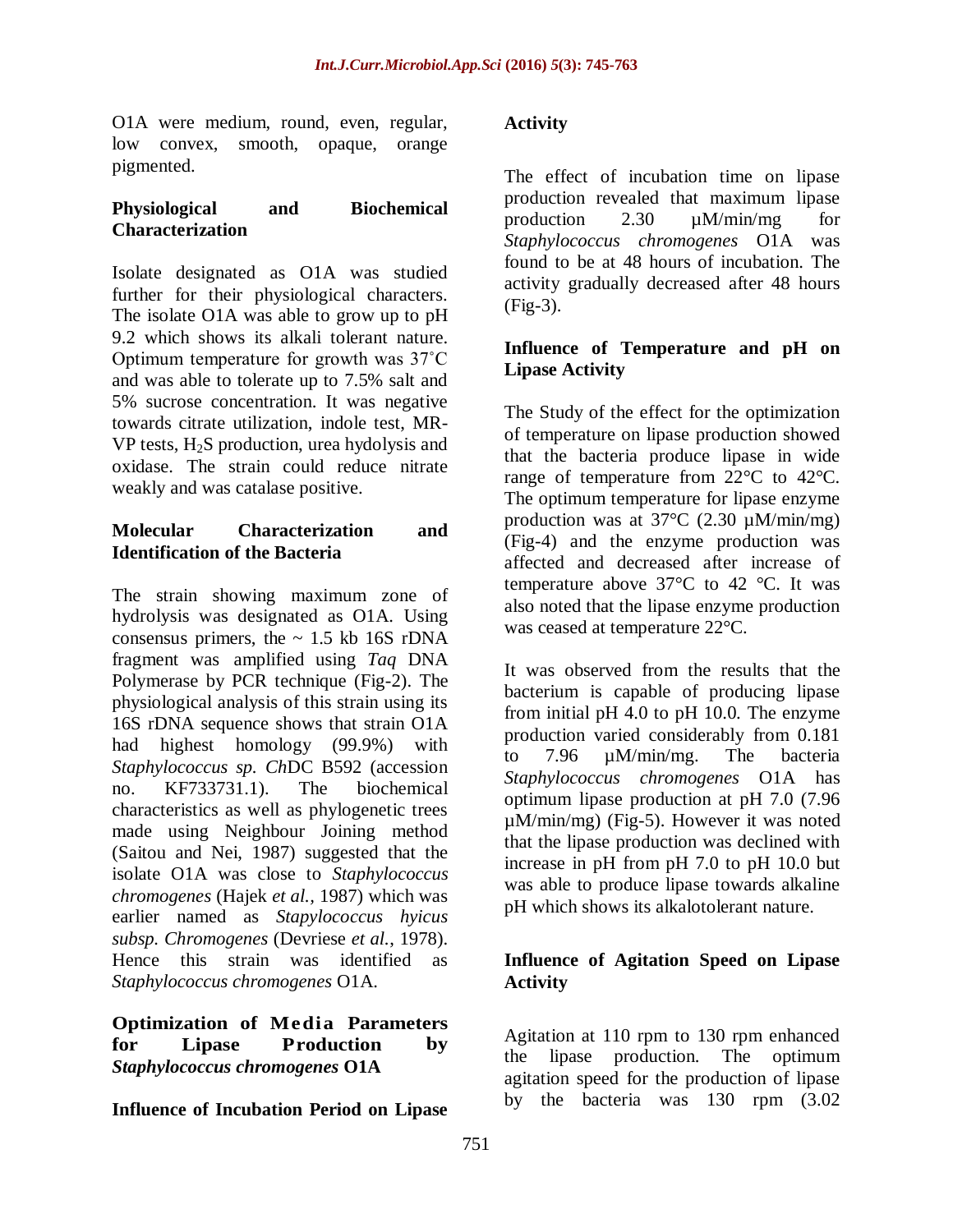µM/min/mg). The rate of agitation speed above 130 rpm led to decrease in the enzyme production ((Fig-6).

#### **Influence of Lipidic (Oils) and Non Lipidic Carbon Sources (Sugars) on Lipase Activity**

It was inferred from the results that the maximum lipase production of the natural oils, sunflower oil was able to induce more lipase (3.87 µM/min/mg) followed by mustard oil and olive oil while optimizing the process for Lipidic C-source (Fig-7).

Among the Non Lipidic C-sources, it was reported that 1 % lactose was the best carbon source for lipase production (1.69 µM/min/mg) followed by moloasses (1.488 µM/min/mg) by *Staphylococcus chromogenes* O1A (Fig-8).

## **Influence of Different Nitrogen Sources on Lipase Activity**

Among the different organic nitrogen sources, yeast extract (2.07  $\mu$ M/min/mg) enhanced lipase production followed by beef extract  $(1.83 \text{ µM/min/mg})$  by *Staphylococcus chromogenes* O1A while inorganic nitrogen sources were found to be poor for lipase production (Fig-9).

#### **Influence of Different Concentration of Oil on Lipase Activity**

Production of lipase by *Staphylococcus chromogenes* O1A gradually increased from 1%-12% and was found to be maximum at 12% olive oil concentration (2.50 µM/min/mg) in the production medium while it got reduced at 15% of olive oil concentration (0.8 µM/min/mg) (Fig-10). But 1-2% of oil was sufficient to induce lipase production.

## **Influence of Different mineral salts on Lipase Activity**

Among the metal ions tested  $Ca^{2+}$  enhanced the lipase activity  $(1.67 \mu M/min/mg)$ followed by  $Mn^{2+}$  (0.92 µM/min/mg) &  $Zn^{2+}$ showed lower activity  $(0.28 \mu M/min/mg)$ , while  $Mg^{2+}$ ,  $Cu^{2+}$  &  $Fe^{2+}$  inhibited its activity (Fig-11).

## **Influence of Surfactants on Lipase Activity**

In order to determine the effect of surfactant at a conc. of 0.5 % in production medium, SDS (2.27  $\mu$ M/min/mg) was shown to enhance lipase production after 48 hrs of incubation which was followed by Triton X-100 (2.0 µM/min/mg) & Tween80 (1.72  $\mu$ M/min/mg) (Fig-12).

## **Lipase Activity in designed production medium of isolate O1A**

The specific lipase activity of isolate O1A in designed production medium 1 was found to be (3.55 µM/min/mg), in medium 2 (11.89 µM/min/mg), and medium 3 (18.18  $\mu$ M/min/mg), medium 4 (5.52  $\mu$ M/min/mg) (Fig-13). Results indicates that medium 3 was found to increase the lipase activity maximally which was used further for production and purification of lipase enzyme.

Bacterial lipases are mostly extracellular and are greatly influenced by the type and concentration of carbon and nitrogen sources, the culture pH, the growth temperature, and the dissolved oxygen concentration (Elibol and Ozer, 2001). Many strains of staphylococci have been reported previously which produce extracellular lipases e.g. *Staphylococcus aureus*, *S. caseolyticus, S. epidermidis, S. haemolyticus, S. hyicus, S. warneri, S.*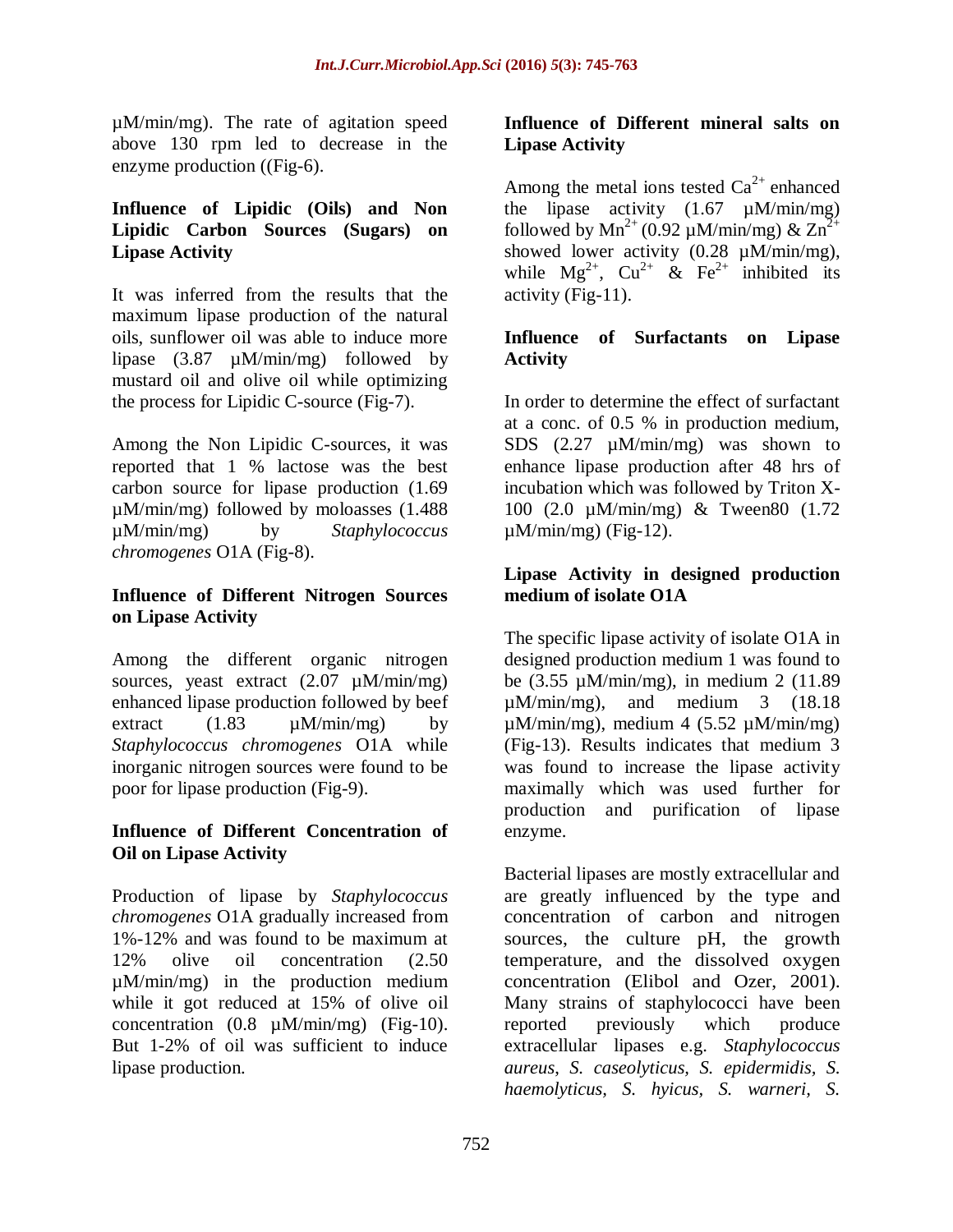*xylosus* (Jaeger *et al.,* 1999; Volpato *et al.,* 2008; Simons *et al.,* 1998; Oh *et al.,* 1999; Van Kampen *et al.,* 1998; Khoramnia *et al.,* 2010).

*Staphylococcus chromogenes* O1A, the isolate reported in this study, also produces extracellular lipase in 48 hrs. The results are in good accordance with Kumar *et al.,* 2012. Maximum lipase activity was observed at 37°C temperature and pH 7.0 by *Staphylococcus chromogenes* O1A. Similar results were reported for staphylococcus sp. (Sirisha *et al.,* 2010). Various *Pseudomonas* species were found to be mesophilic (Dharmasthiti and Kuhasuntisuk, 1998, Dong *et al*. 1999; Kulkarni and Gadre, 1999, Rashid *et al.,* 2001, Kanwar *et al.,* 2002).

This finding supports the data by Veerapagu *et al.,* 2013 that the optimum temperature for lipase enzyme production by *Pseudomonas gessardii* was also at 37°C.

Most bacterial species are able to produce greater amounts of lipase at pH 6.5 to 7.0 (Dharmsthiti *et al.,* 1998; Gao *et al.,* 2004; Joseph *et al.,* 2006). *S. xylosus* lipase remained active at a pH range of 6-10 (Khoramnia *et al.,* 2010). The bacteria *Pseudomonas gessardii* has optimum lipase production at pH 7.0 (Veerapagu *et al.,* 2013). Our results were found to be similar accordingly that is pH 7.0 adjusted by phosphate buffer during lipase production by *Staphylococcus chromogenes* O1A.

| S.<br>No.               | <b>Designation</b> of<br><b>Isolates</b> | Zone of lipid hydrolysis<br>$(\mathbf{mm})$ | <b>Growth zone</b><br>(mm) | Lipolytic<br>activity * |
|-------------------------|------------------------------------------|---------------------------------------------|----------------------------|-------------------------|
| $\mathbf{1}$            | O1A                                      | 25                                          | 8                          | 3.12                    |
| $\overline{\mathbf{z}}$ | O7A                                      | 21                                          | 11                         | 1.90                    |
| З                       | O <sub>8</sub> A                         | 20                                          | 10                         | 2.00                    |
| $\overline{4}$          | O13A                                     | 19                                          | 10                         | 1.90                    |
| 5                       | O1B                                      | 18                                          | 8                          | 2.25                    |
| 6                       | G4A                                      | 20                                          | 8                          | 2.50                    |
| 7                       | G5A                                      | 21                                          | 12                         | 1.75                    |
| 8                       | S <sub>3</sub> A                         | 15                                          | 7                          | 2.14                    |
| 9                       | $_{\rm OC}$                              | 15                                          | 8                          | 1.87                    |
| 10                      | C1                                       | 19                                          | 10                         | 1.90                    |
| 11                      | St1                                      | 18                                          | 10                         | 1.80                    |
| 12                      | St2                                      | 19                                          | 10                         | 1.90                    |

Table  $# 1$ 

\* Lipolytic activity = Hydrolysis zone (mm): growth zone (mm)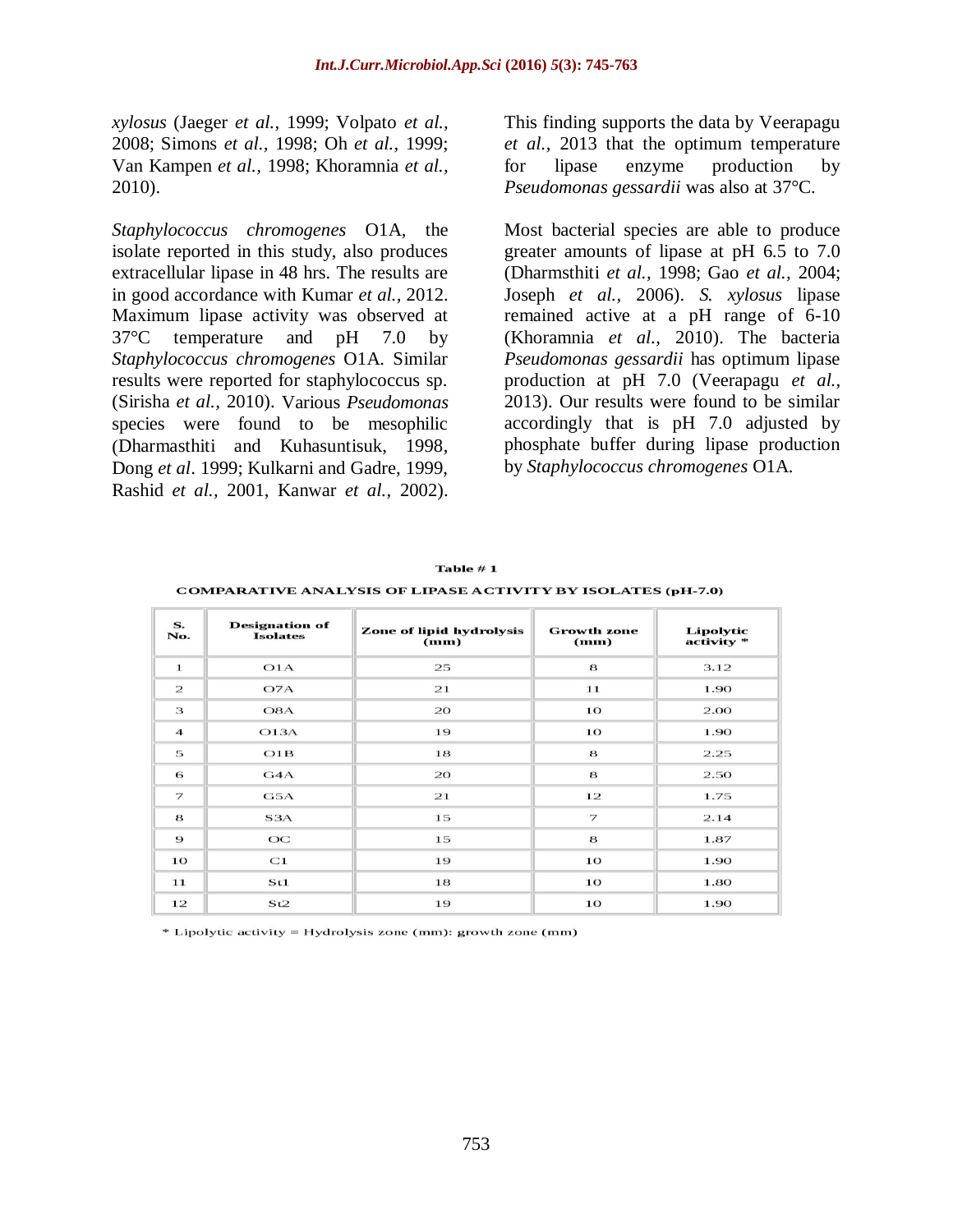

**Fig.1** Zone of hydrolysis by lipase producing *Staphylococus chromogenes* O1A on Tributyrin agar plate



 **Fig.2** Lane Description Lane-1 PCR Amplification of – Staphylococcus chromogram O1A Lane-2 StepUpTM 500bp DNA ladder (Cx#612657970501730)



Fig- 3: Effect of Incubation Period on Lipase Activity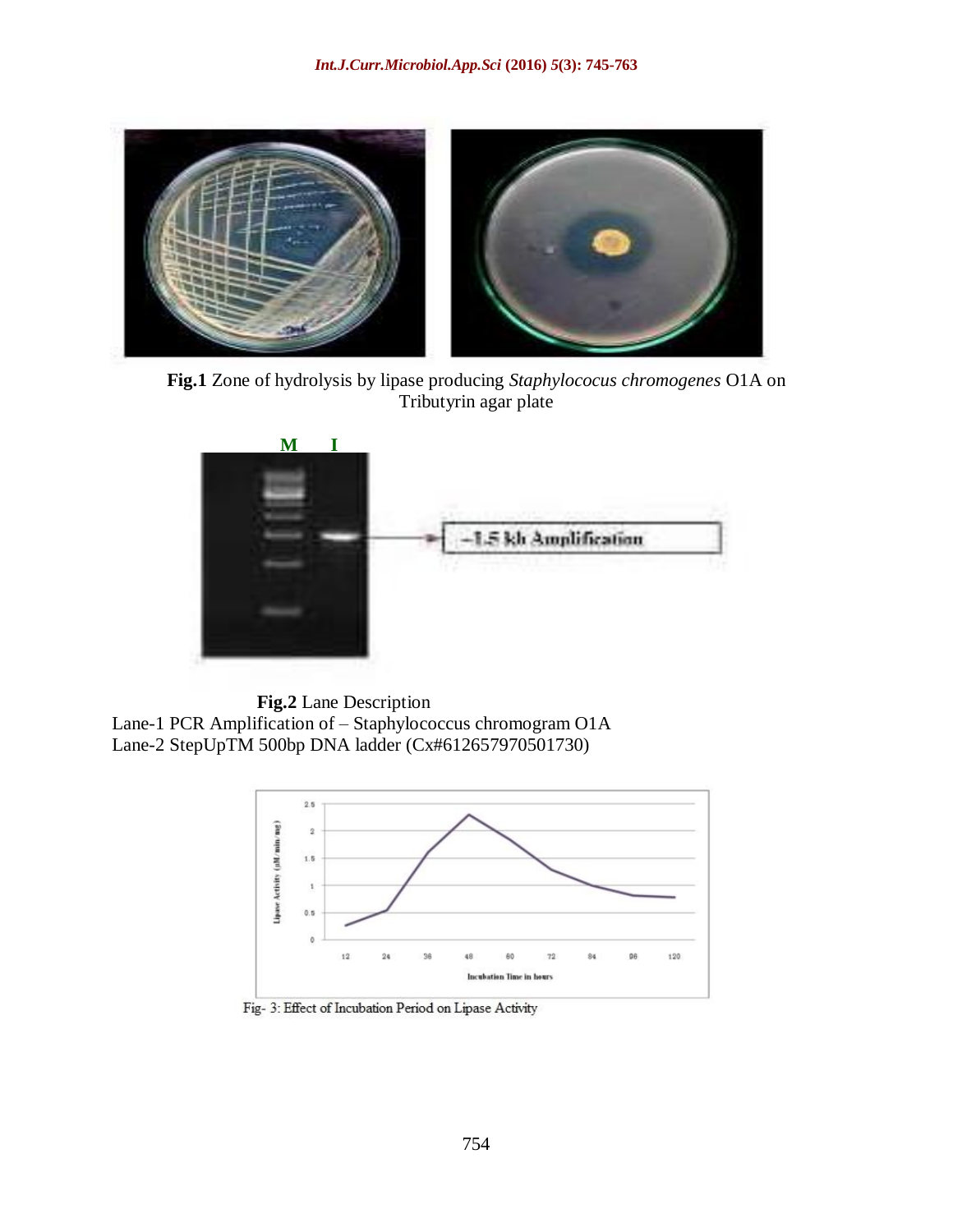

Fig- 4: Effect of Temperature on lipase Activity



Fig- 5: Effect of pH on Lipase Activity



Fig-6: Effect of Agitation Speed on Lipase Activity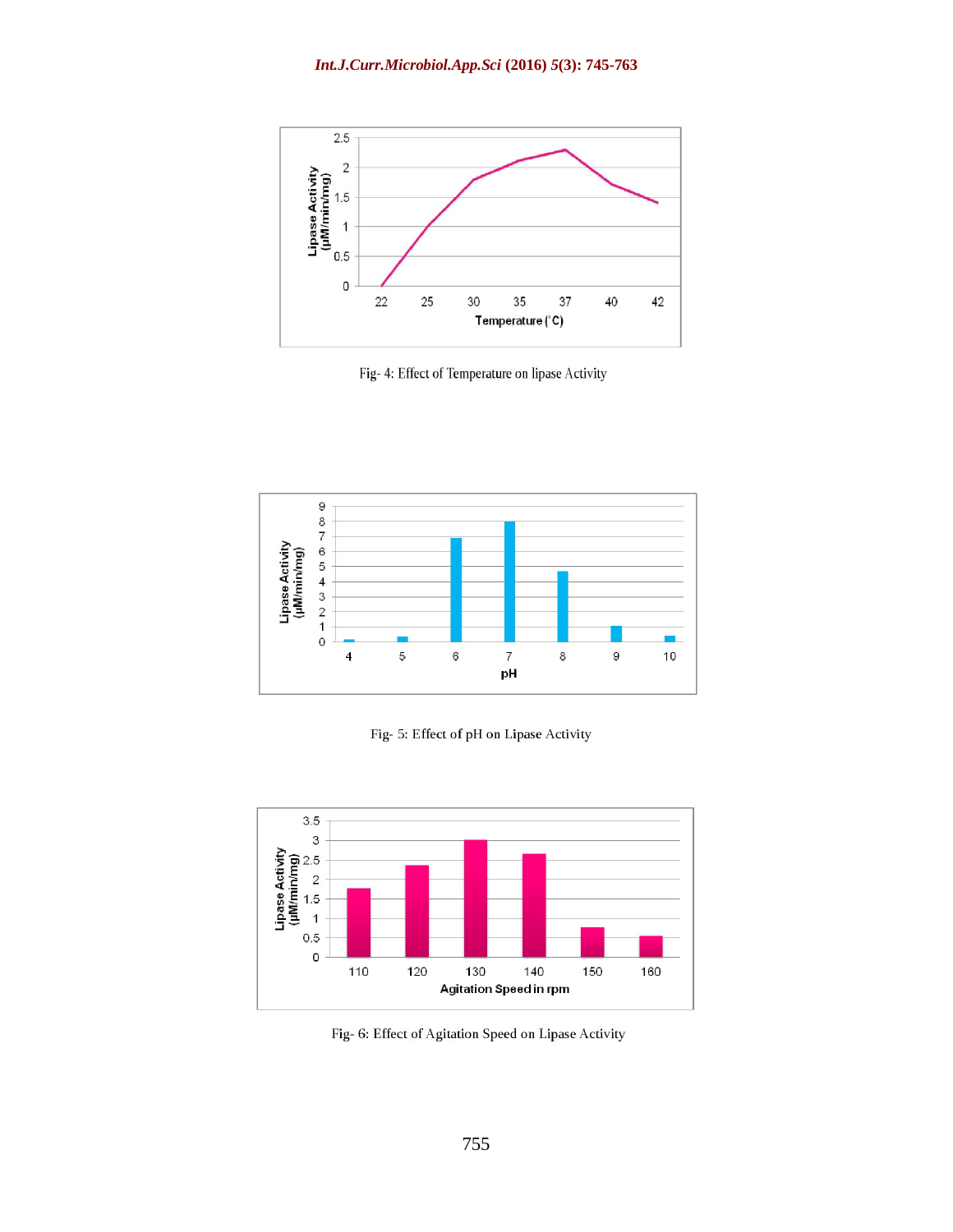

Fig- 7: Effect of Lipidic carbon Sources on lipase Activity



Fig- 8: Effect of Non Lipidic carbon Sources on lipase Activity



Fig- 9: Effect of Organic Nitrogen Sources on lipase Activity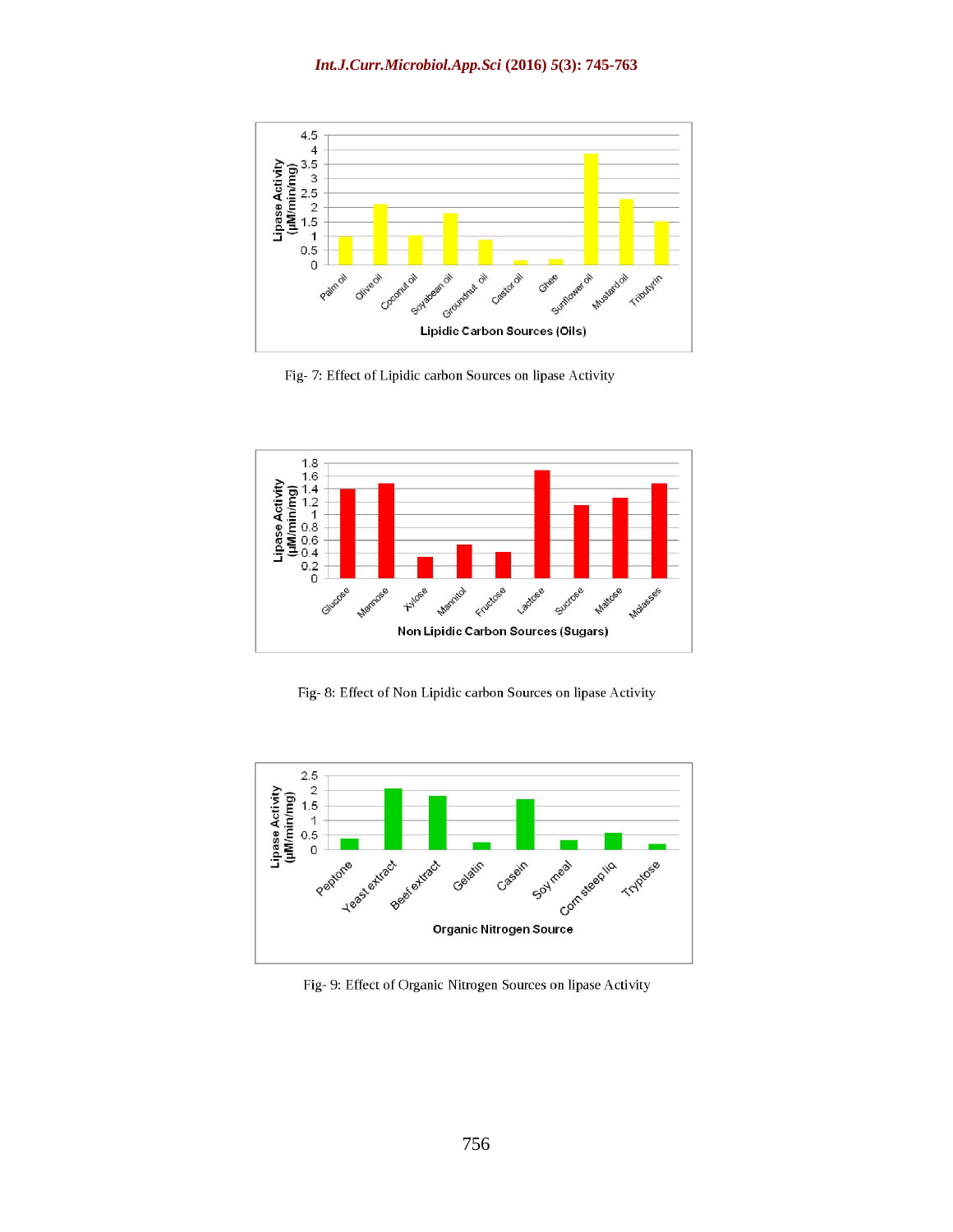#### *Int.J.Curr.Microbiol.App.Sci* **(2016)** *5***(3): 745-763**



Fig- 10: Effect of Different Concentration of Oil on lipase Activity



Fig-11: Effect of Mineral Salts on lipase Activity



Fig12: Effect of Different Surfactants on lipase Activity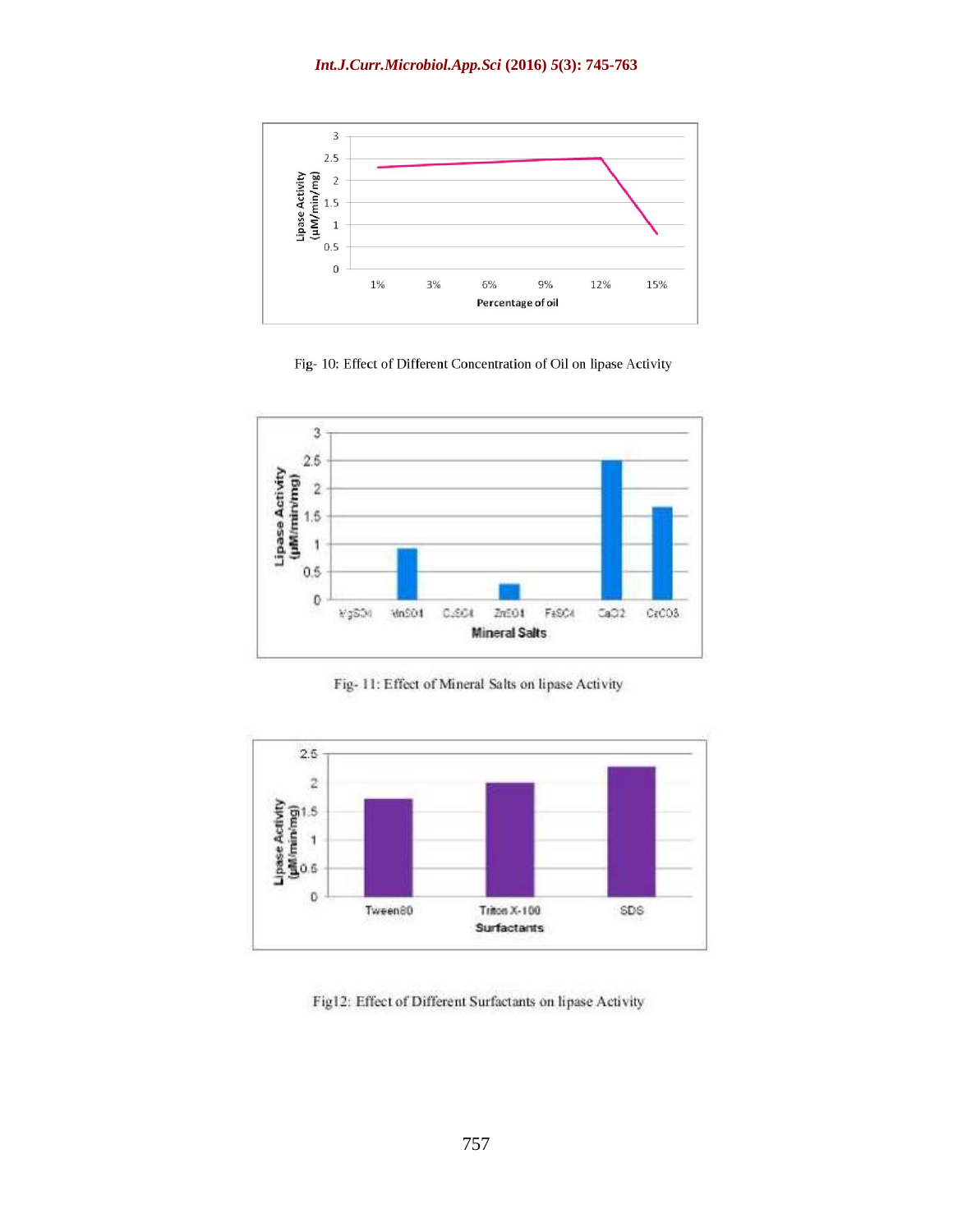

Fig- 13: Effect of Different Production Media on lipase Activity

It was clear from the results that agitation is required for proper mixing of oil and medium along with bacterial culture for the production of lipase (Veerapagu *et al.,* 2013).

Lipidic C-source that is sunflower oil (1 %) induced more lipase production by *Staphylococcus chromogenes* O1A than Non Lipidic C-sources (1 % lactose). Lipidic carbon sources seem to be generally essential for obtaining a high lipase yield. Most bacterial lipases are generally induced in medium that contains the proper fatty acids and oils (Joseph *et al.,* 2006; Immanuel *et al.,* 2008; Kiran *et al.,* 2008). Other carbon sources such as sugars, polysaccharides, whey, casamino acids and other complex sources influences its production significantly (Dharmsthiti and Kuhasuntisuk 1998; Ghanem et al. 2000; Rashid et al. 2001). Natural oil like palm oil was found to be best carbon source for *Staphylococcus* sp. (Sirisha *et al.,* 2010) and mustard oil for *Pseudomonas* sp. (Tembhurkar *et al.,* 2012). Among the different carbon sources used, olive oil was found to be the most suitable carbon source (Senthilkumar *et al.,* 2008, Omar *et al.,* 2010, Mishra *et al.,* 2011, Kumar *et al.,* 2012).

Besides carbon source, the type of nitrogen

source in the medium also influences the lipase titers in production broth (*Ghosh et al., 1996*). *Staphylococcus chromogenes* O1A released maximum lipase when organic nitrogen sources like Yeast Extract and Peptone were used in the production medium 3 and poor yield with inorganic nitrogen sources. Generally, microorganisms provide high yields of lipase when organic nitrogen sources are used, such as peptone and yeast extract, which have been used for lipase production by various thermophilic *Bacillus sp*. (viz. B. alcalophilus, Bacillus sp. RSJ1) (Ghanem *et al.,* 2000, Sharma *et al.,* 2002b), and *P. aeruginosa* KKA-5 (Sharon *et al.,* 1998) and by *Staphylococcus xylosus* also (Khormania *et al.,* 2010). In some cases meat extract and yeast extract was found to be the best carbon source for Staphylococcus spp (Tembhurkar *et al.,* 2012, Kumar *et al.,* 2012). Sharon *et al.,* (1998) reported a lipase of *P. aeruginosa* KKA-5 that retained its activity in presence of  $Ca^{2+}$  and  $Mg^{2+}$  but was slightly inhibited by  $Mn^{2+}$ ,  $Cd^{2+}$ , and  $Cu^{2+}$ . In our results  $Ca^{2+}$  enhanced the lipase activity of *Staphylococcus chromogenes* O1A while  $Mg^{2+}$ ,  $Cu^{2+}$  & Fe<sup>2+</sup> inhibited its activity. The effect of various metal ions on *S. epidermidis* lipase activity was reported that enzyme needed calcium as a cofactor for catalytic activity (Simons *et al.,* 1998). Metal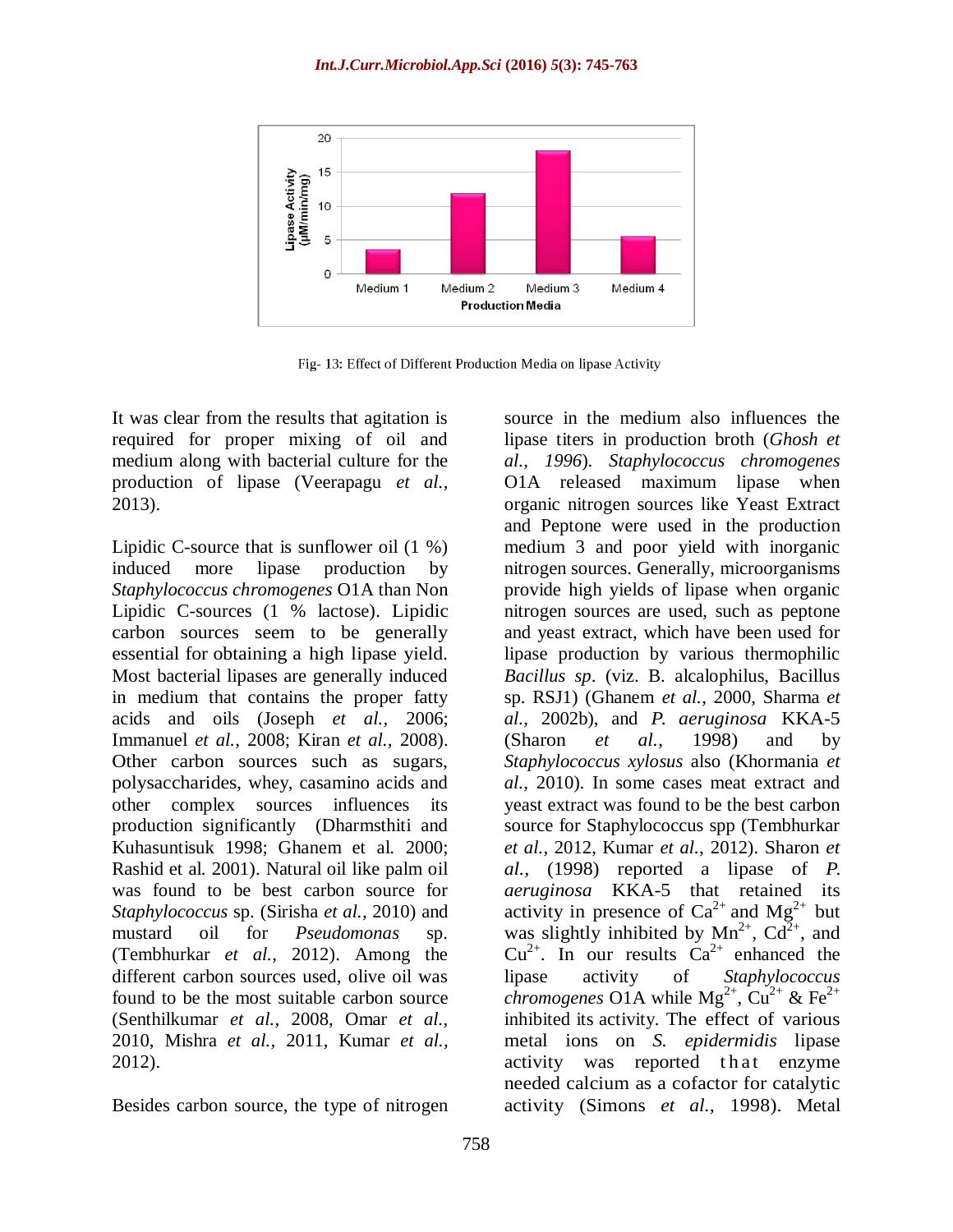cations, particularly  $Ca^{2+}$ , play important roles in influencing the structure and function of enzymes, and calciumstimulated lipases have been reported (Khattabi *et al.,* 2003). It has been demonstrated that the activity of Staphylococcal lipases may depend on the presence of  $Ca^{2+}$  ions (Rosenstein and Gotz, 2000). The lipase activity of *S. xylosus* increased maximum about 3 times at the  $Ca^{2+}$  concentration of 10 mM however, Mosbah *et al.,* (2005) reported 1.9 times increase with 2 mM  $Ca^{2+}$  concentration. It has been reported that the lipases from *Staphylococcus hyicus* (Rosenstein and Gotz, 2000; Tiesinga *et al.,* 2007) contain a  $Ca<sup>2+</sup>$ -binding site which is formed by two conserved aspartic acid residues near the active-site, and that binding of the  $Ca^{2+}$  ion to this site dramatically enhanced the activities of these enzymes. These data supports our results that  $Ca^{2+}$  ions enhance lipase activity.

Among the different lipase inducers tested, Tween 80 produced a great level of extracellular lipase (Anbu et al. 2011). The same results were observed when Tween 80 (0.5%) was used in production medium 3 during the lipase production by *Staphylococcus chromogenes* O1A.

The isolate O1A, characterized as *Staphylococcus chromogenes* O1A, has shown a broad range of pH (6-10) and temperature  $(25-42^{\circ}C)$ . The newly designed production medium 3 increased the yield of lipase enzyme. It can be used as a potential bacterial source of lipase and due to alkali tolerant nature of bacterium; lipase enzyme can be used in detergent formulation and also in various industrial applications.

#### **Acknowledgement**

The financial assistance provided by

University Grant Commission Bhopal (CRO) and facilities provided by the college and School of Life Sciences, UTD, DAVV, Indore is great fully acknowledged.

## **References**

- Aires-Barros, M.R., Taipa, M.A., Cabral, J.M.S. 1994. Isolation and purification of lipases. In: Wooley P, Petersen SB (eds) Lipases—their structure, biochemistry and application. Cambridge University Press, Cambridge, pp. 243–270.
- Anbu, P., Noh, M.J., Kim, D., Seo, J., Hur, B.K., Min, K.H. 2011. Screening and optimization of extracellular lipases by *Acinetobacter* species isolated from oil-contaminated soil in South Korea. *Afri. J. Biotechnol.,* Vol. 10(20), pp. 4147–4156.
- Beisson, F., Tiss, A., Rivie`re, C.,Verger, R. 2000. Methods for lipase detection and assay: a critical review. *Eur. J. Lipid Sci. Technol.,* 102: 133–153.
- Bisht, S.P.S., Kumari, A., Panda, K.A. 2011. Isolation and identification of new lipolytic thermophilic bacteria from an Indian hot spring. *Int. J. Pharm. Bio. Sci.,* ISSN 0975-6299 vol2/issue2.
- Brune, A.K., Gotz, F. 1992. In *Microbial Degradation of Natural Products* (ed. Winkelmann G), VCH, Weinheim, pp. 243–263.
- Dharmsthiti, S., Kuhasuntisook, B. 1998. Lipase from Pseudomonas aeruginosa LP 602: Biochemical properties and application for wastewater treatment. *J. Ind. Microbiol. Biotechnol.,* 21: 75– 80.
- Dharmsthiti, S., Pratuangdejkul, J., Theeragool, G., Luchai, S. 1998. Lipase activity and gene cloning of *Acinetobacter calcoaceticus* LP009. *J. Gen. Appl. Microbiol.,* 44: 139–145.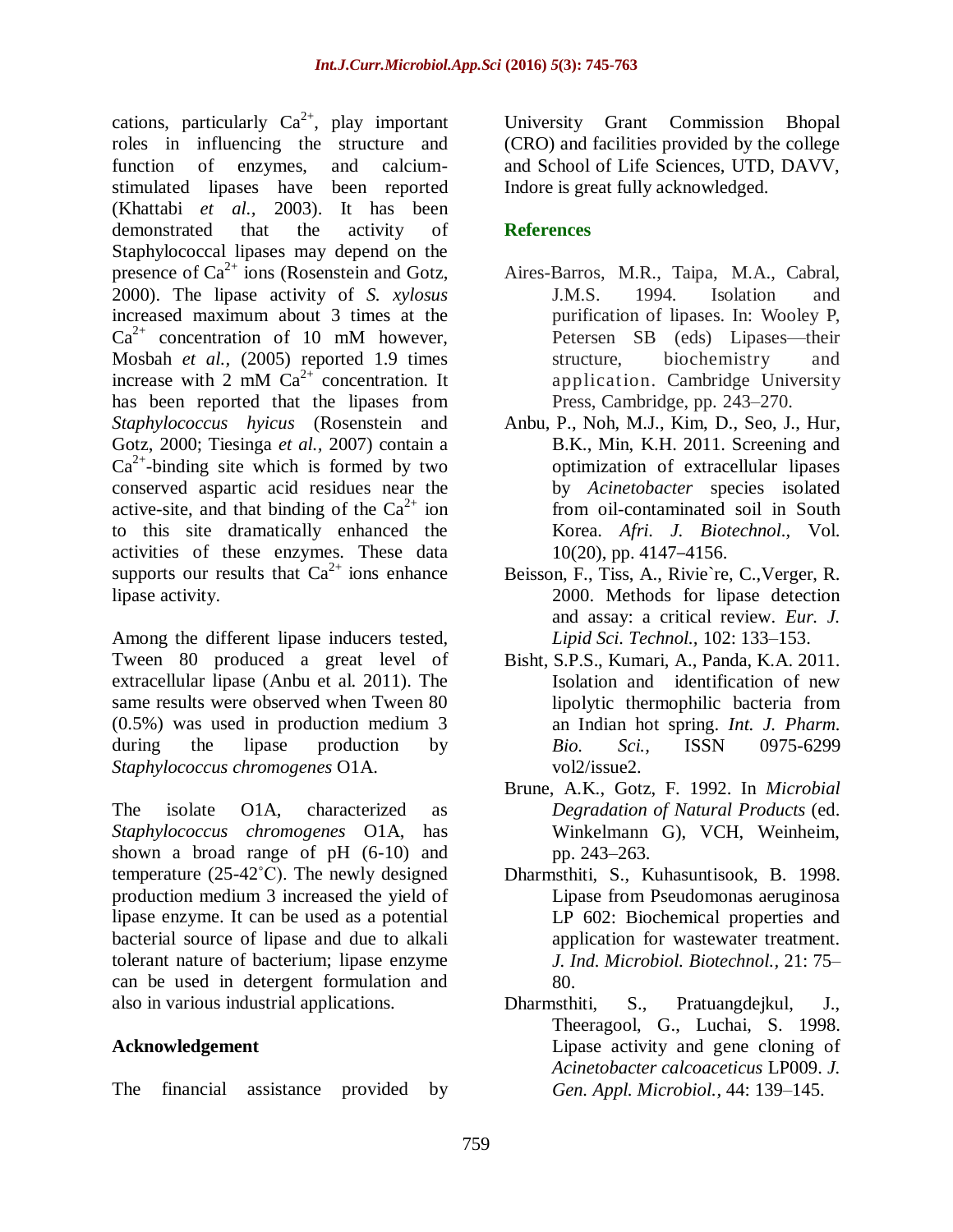- Dong, H., Gao, S., Han, S., Cao, S. 1999. Purification and characterization of a Pseudomonas sp. lipase and its properties in non-aqueous media. *Appl. Microbiol. Biotechnol.,* 30: 251–256.
- Elibol, M., Ozer, D. 2000. Influence of OxygenTransfer on Lipase Production by Rhizopus arrhizus. *Process Biochem.,* 36: 325–329.
- Farrell, A.M., Foster, T.J., Holland, K.T. 1993. Molecular analysis and expression of the lipase of *Staphy1ococcus epiderimidis. J. Gen.Microbiol.,* 139: 267–277.
- Gao, L., Xu, J.H., Li, X.J., Liu, Z.Z. 2004. Optimization of *Serratia marcescens*  lipase production for enantioselective hydrolysis of 3-phenylglycidic acid ester. *J. Ind. Microbiol. Biotechnol.*, 31: 525–530.
- Ghanem, Essam H., Al-Sayed Hashim, A., Saleh Kareema, M. 2000. An alkalophilic thermostable lipase produced by a new isolate of *Bacillus alcalophilus*. *World J. Microbiol. Biotechnol.,* 16: 459–464.
- Ghosh, P.K, Saxena, R.K., Gupta, R., Yadav, R.P., Davidson, W.S. 1996. Microbial lipases: production and applications. *Sci. Prog.,* 79: 119–157.
- Godfredson, S.E. 1990. In *Microbial Enzymes and Biotechnology* (eds Fogarty WM and Kelly ET), Elsevier. *Appl. Sci.*, The Netherlands, pp. 255– 273.
- Gotz, F., Popp, F., Korn, E., Schleifer, K.H. 1985.Complete nucleotide sequence of the lipase from *Sraphylococcus hyicus* cloned in *Staphylococcus carnosus. Nucleic Acids Res.,* 13: 5895–5906.
- Hajek, V., Devriese, L.A., Mordarski, M., Goodfellow, M., Pulverer, G., Varaldo, P.E. 1986. Elevation of *Staphylococcus hyicus subsp.*

*Chromogenes* (Devriese et al. 1978) to species status: *Staphylococcus Chromogenes* (Devriese et al. 1978) comb. nov. *Syst. Appl. Microbiol.*, 8: 169–173.

- Holt, J.G., Krieg, N.R., Sneath, P.H.A., Staley, J.T., Williams, S.T. 1994. Bergey's Manual of Determinative Bacteriology, Ninth Edition, Williams and Wilkins, Baltimore. Group 17, Gram-Positive Cocci, 527–558.
- Immanuel, G., Esakkiraj, P., Jebadhas, A., Iyapparaj, P., Palavesam, A. 2008. Investigation of lipase production by milk isolate Serratia rudidaea*. Food Technol. Biotechnol.,* Vol.46*,* No.1*,*  pp. 60–65.
- Jaeger, K.E., Dijkstra, B.W., Reetz, M.T. 1999. Bacterial biocatalysts: molecular biology, three-dimensional structures and biotechnological applications of lipases. *Ann. Rev. Microbiol.,* 53: 315–351.
- Jaeger, K.E., Ransac, S., Dijkstra, B.W., Colson, C., Heuvel, M., Van Misset, O. 1994. Bacterial lipases. *FEMS Microbiol. Rev.,* 15: 29–63.
- Jensen, R.G. 1983. Detection and determination of lipase (acylglycerpl hydrolase) activity from various sources. *Lipids,* 18: 650–657.
- Joseph, B., Ramteke, P.W., Kumar, P.A. 2006. Studies on the enhanced production of extracellular lipase by *Staphylococcus epidermidis*. *J. Gen. Appl. Microbiol.*, 52: 315–320.
- Kanwar, L., Gogoi, B.K., Goswami, P. 2002. Production of a Pseudomonas lipase in n-alkane substrate and its isolation using an improved ammonium sulfate precipitation technique. *Bioresour. Technol.,* 84: 207–211.
- Kazlauskas, R.J., Bornscheuer, U.T. 1998. Biotransformation with lipases. Biotechnology,New York. *VCH.,* 8: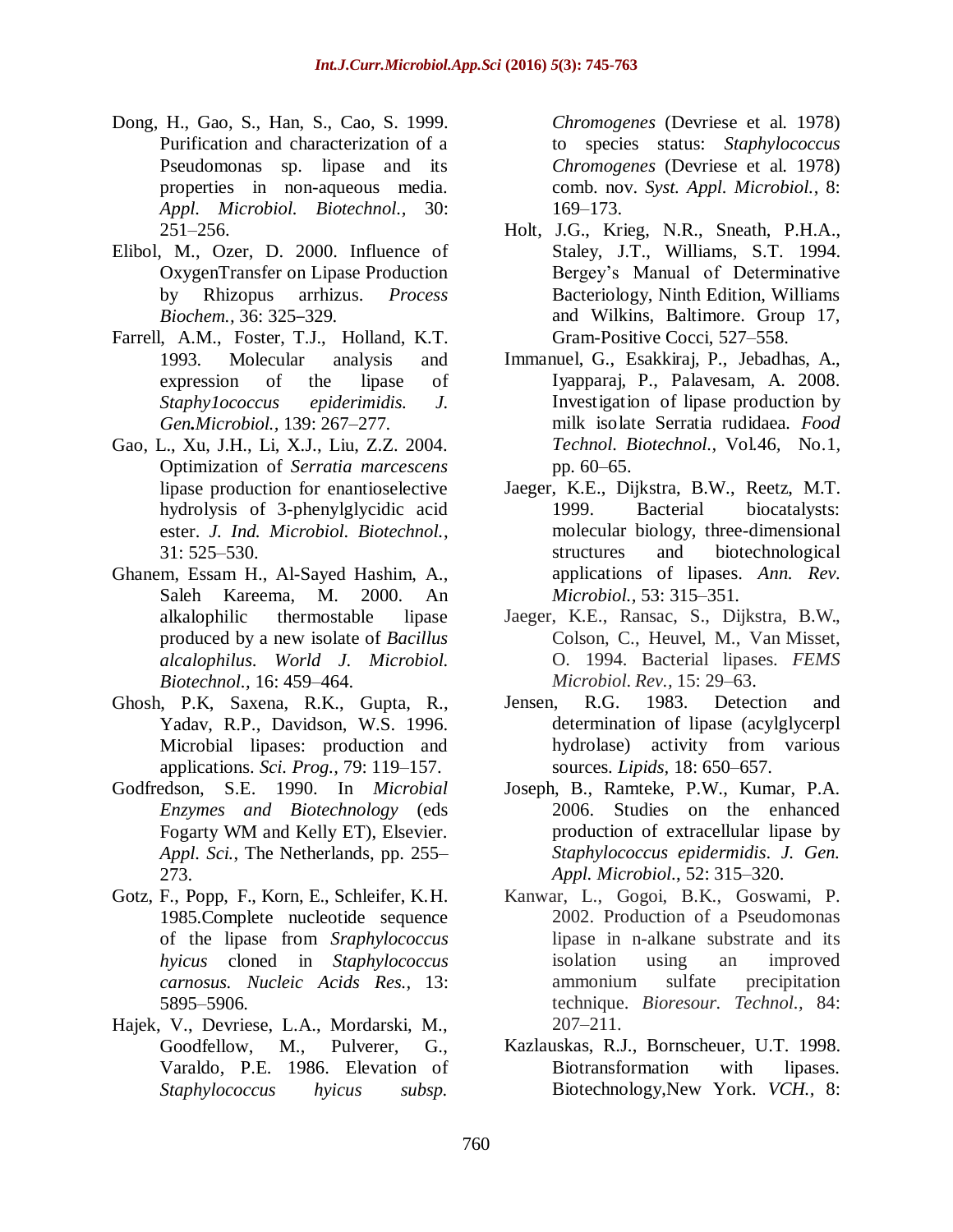37–192.

- Khattabi, M.E., Van, G.P., Bitter, W., Tommassen, J. 2003. Role of the calcium ion and the disulfide bond in the *Burkholderia glumae* lipase. *J. Mol. Catalysis B: Enzymatic,* Vol. 22, No. 5-6, pp. 329–338.
- Khoramnia, A., Lai, O.M., Ebrahimpour, A., Tanduba, C.J., Voon, T.S., Mukhlis, S. 2010. Thermostable lipase from a newly isolated *Staphylococcus xylosus* strain; process optimization and characterization using RSM and ANN. *Microbial. Biotech. J.,* Vol. 13 No. 5.
- Kim, S.S., Rhee, E.K., J.S. 1996. Effects of growth rate on the production of Pseudomonas fluorescens lipase during the fed-batch cultivation of *Escherichia coli*. *Biotechnol. Prog.,* 12: 718–722.
- Kiran, G.S., Shanmughapriya, S., Jayalakshmi, J., Selvin, J., Gandhimathi, R., Sivaramakrishnan, S., Arunkumar, M., Thangavelu, T., Natarajaseenivasan, K. 2008. Optimization of extracellular psychrophilic alkaline lipase produced by marine *Pseudomonas* sp. MSI057. *Bioprocess Biosyst. Eng.*, 31: 483– 492.
- Kulkarni, N., Gadre, R.V. 2002. Production and properties of an alkaline, thermophilic lipase from Pseudomonas fluorescens NS2W. *J. Ind. Food Microbiol.,* 28: 344–348.
- Kumar, A., Parihar, S., Batra, N. 2012. Enrichment, isolation and optimization of lipase-producing *Staphylococcus* sp.from oil mill waste Oil cake. *J. Experimental Sci.,* 38: 26–30.
- Lawerence, R.C., Fryer, T.F., Reiter, B. 1967. Rapid method for the quantitative estimation of microbial lipases. *Nature.* 213: 1264–1265.
- Lee, C.Y**.,** Iandolo, J.J. 1986. Lysogenic conversion of Staphylococcal lipase is caused by insertion of the bacteriophage L54a genome into the lipase structural gene. *J. Bacteriol.*, 166: 385–391.
- Linefield, W.M., Barauskas, R.A., Serota, S.L., S.R.W. 1990. Stevenson, Enzymatic fat hydrolysis and synthesis. *JAOCS,* 61: 191–195.
- Lowry, O.H., Rosebrough, N.J., Farr, N.J., Randall, R.J. 1951. Protein measurement with folin phenol reagent. *J. Biological Chem.,* 193: 265–275.
- Masse, L., Kennedy, K.J., Chou, S.P. 2001. The effect of an enzymatic pre treatment on the hydrolysis and size reduction of fat particles in slaughterhouse wastewater. *J. Chem. Technol. Biotechnol.,* 76: 629–35. 17.
- Mishra, A., Yaginik, S.K., Pranali, M., Yadav, S.K. 2011. Screening and Temperature Optimization for Lipase-Producing Bacteria from Waste Contaminated Water. *Asian J. Biochem. Pharma. Res.,* 1(1): 62–68.
- Mosbah, H., Sayari, A., Mejdoub, H., Dhouib, H., Gargouri, Y.T. 2005. Biochemical and molecular characterization of *Staphylococcus xylosus* lipase. *Biochimica et Biophysica Acta,* 1723: 282–291.
- Oh, B., Kim, H., Lee, J., Kang, S., Oh, T. 1999. *Staphylococcus haemolyticus*  lipase: biochemical properties, substrate speci city and gene cloning. *FEMS Microbiol. Lett.,* 179: 385–392.
- Omar, C.I., Saad, S.B.M. 2010. Isolation Identification And Characterization Of Lipase- Producing Bacteria and Optimization Of Lipase Production. Faculty Of Agro Industry & Natural Resources University Malaysia Kelantan, Locked Bag 36, 16100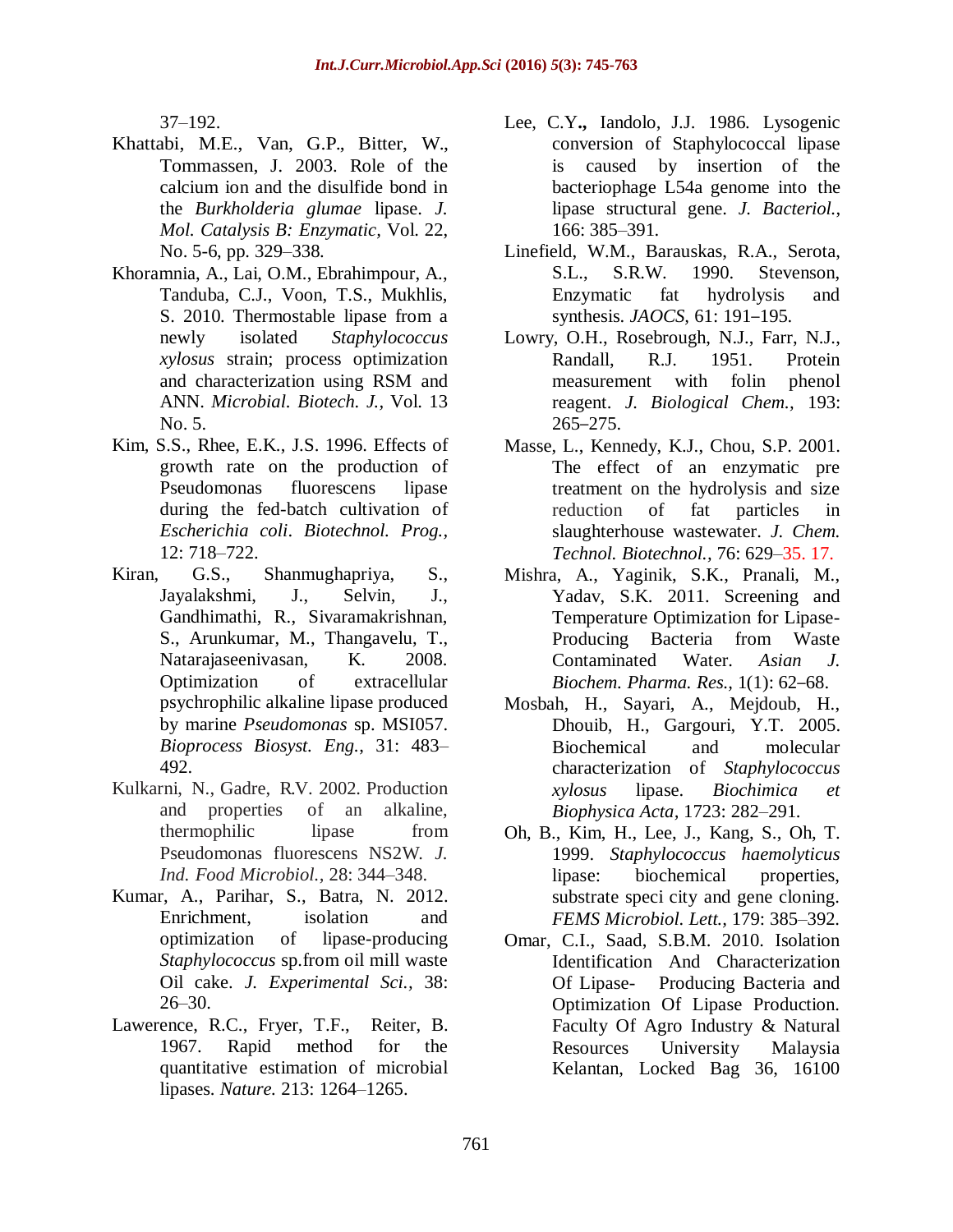Pengkalan Chepa, Kota Bharu, Kelantan.

- Oort, Van, M.G., Deveer, A.M., Dijkman, R., Tjeenk, M.L., De Haas Verheij, H.M. 1989. Purification and substrate specificity of *Staphylococcus hyicus* lipase. *Biochem.,* 28: 9278–9285.
- Pandey, A., Benjamin, S., Soccol, C.R., Nigam, P., Krieger, N., Soccol, U.T. 1999.The realm of microbial lipases in biotechnology. *Biotechnol. Appl. Biochem*., 29: 119–131.
- Rashid, N., Shimada, Y., Ezaki, S., Atomi, H., Imanaka, T. 2001. Low temperature lipase from psychrotrophic Pseudomonas sp. Strain KB700A. *Appl. Environ. Microbiol.,* 67: 4064–4069.
- Rosenstein, R., Gotz, F. 2000. Staphylococcal lipases: Biochemical and molecular characterisation. *Biochimie*., 82: 1005–1014.
- Rubin, B., Dennis, E.A. 1997. Lipases: Part B, Biotechnology Methods in enzymology. *New York Academic Press,* 284: 1–408.
- Saitou, N., Nei, M. 1987. The neighbourjoining method: A new method for reconstructing phylogenetic trees. *Mol. Biol. Evolution*, Vol. 4: 406– 425.
- Senthilkumar, R., Selvakumar, G. 2008. Isolation and characterization of an extracellular lipase producing *Bacillus* sp SS-1 from slaughterhouse soil. *Advanced Biotech.,* pp. 24–25.
- Sharma, R., Chisti, Y., Banerjee, U.C. 2001. Production, purification, characterization and application of lipases. *Biotech. Adv.,* 19, pp. 627– 662.
- Sharma, R., Soni, S.K., Vohra, R. M., Gupta, L.K., Gupta, J.K. 2002b. Purification and characterisation of a thermostable alkaline lipase from a

new thermophilic *Bacillus* sp. RSJ-1. *Process Biochem.,* 37(10): 1075– 1084.

- Sharon, C., Furugoh, S., Yamakido, T., Ogawa, H., Kato, Y. 1998. Purification and characterization of a lipase from *Pseudomonas aeruginosa* KKA-5 and its role in castor oil hydrolysis. *J. Ind. Microbiol. Biotechnol.,* 20: 304–7.
- Simons, J.W.F.A., Gotz, F., Egmond, M.R., Verheij, H.M. 1998. Biochemical properties of staphylococcal phospholipases. *Chem. Phys. Lipids,*  93: 27–37.
- Sirisha, E., Rajasekar, N., Narasu, L.M. 2010. Isolation and Optimization of Lipase Producing Bacteria from Oil Contaminated Soils. *Adv. Biol. Res.,* 45: 249–252.
- Takamoto, T., Shirasaka, H., Uyama, H., Kobayashi, S. 2001. Lipase-catalyzed hydrolyticdegradation of polyurethane in organic solvent. *Chem. Lett.,* 6: 492–3.
- Talon, R., Marie-Christine, M., Jean-Louis, B. 1996. Production of flavor esters by lipases of *Staphylococcus warneri* and *Staphylococcus xylosus. Enzyme Microb. Technol.,* 19: 620– 622
- Tembhurkar, V.R., Dama, L.B., Attarde, N.P., Zope, P.S. 2012. Production and characterization of extracellular lipases of *Staphylococcus* sp. Isolated from contaminated soil. *Trends in Biotechnol. Res. Int. J.,* Vol.1, No.1, pp. 36–41.
- Thompson, J.D., Gibson, T.J., Plewniak, F., Jeanmougin, F., Higgins, D.G. 1997. The CLUSTAL X Windows interface: flexible strategies for multiple sequence alignment aided by quality analysis tools. *Nucleic Acids Res.,* Vol. 25: 4876–4882.